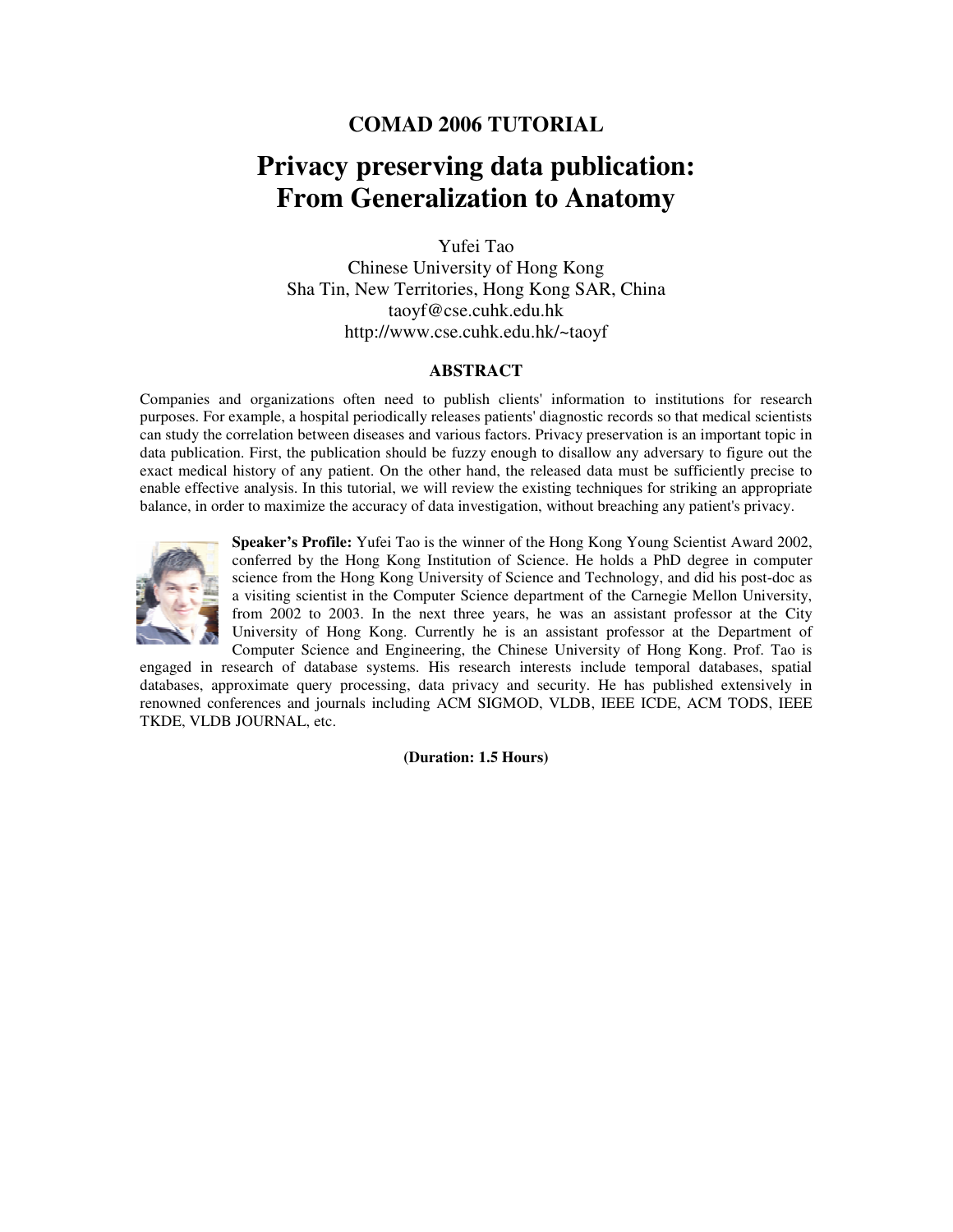# **COMAD 2006 TUTORIAL Multilingual Database Systems**

Jayant Haritsa Database Systems Lab, SERC Indian Institute of Science, Bangalore 560012, India haritsa@dsl.serc.iisc.ernet.in http://dsl.serc.iisc.ernet.in/~haritsa

#### **ABSTRACT**

Efficient storage and query processing of data spanning multiple natural languages are of crucial importance in today's globalized world. A primary prerequisite to achieve this goal is that the defacto standard data repositories – relational database systems – should efficiently and seamlessly support multilingual data. In this tutorial, we will first present a detailed assessment of how good today's database systems (both commercial and public-domain) are with regard to the storage, management and processing of multilingual data. Our results will show that there are significant performance inefficiencies for languages based on scripts other than Latin (such as Devanagari, Kanji, Cyrillic, etc.). We will also outline techniques for alleviating these problems.

With regard to functionality, a major limitation of SQL is that it does not support querying of data across different natural languages, that is, cross-lingual queries. To address this lacuna, we will propose two new SQL operators that support phoneme-based matching of names, and ontology-based matching of concepts, in the multilingual world.

An algebra for integrating these new operators with relational systems will be defined as well as the associated cost models, selectivity estimators, and access methods. Our experience with a prototype implementation of these operators on PostgreSQL will be highlighted.

In a nutshell, this tutorial will present practical approaches towards realizing the ultimate goal of "naturallanguage-neutral" database engines.



**Speaker's Profile:** Jayant Haritsa is a Professor in the Supercomputer Education & Research Centre and in the Department of Computer Science & Automation at the Indian Institute of Science, Bangalore. He received the BTech degree in Electronics and Communications Engineering from the Indian Institute of Technology (Madras), and the MS and PhD degrees in Computer Science from the University of Wisconsin (Madison). His research interests are in database systems and real-time systems. He is a member of IEEE, ACM, and the Computer Society of India, and is an associate editor of the Real-

Time Systems journal and the IEEE Data Engineering Bulletin.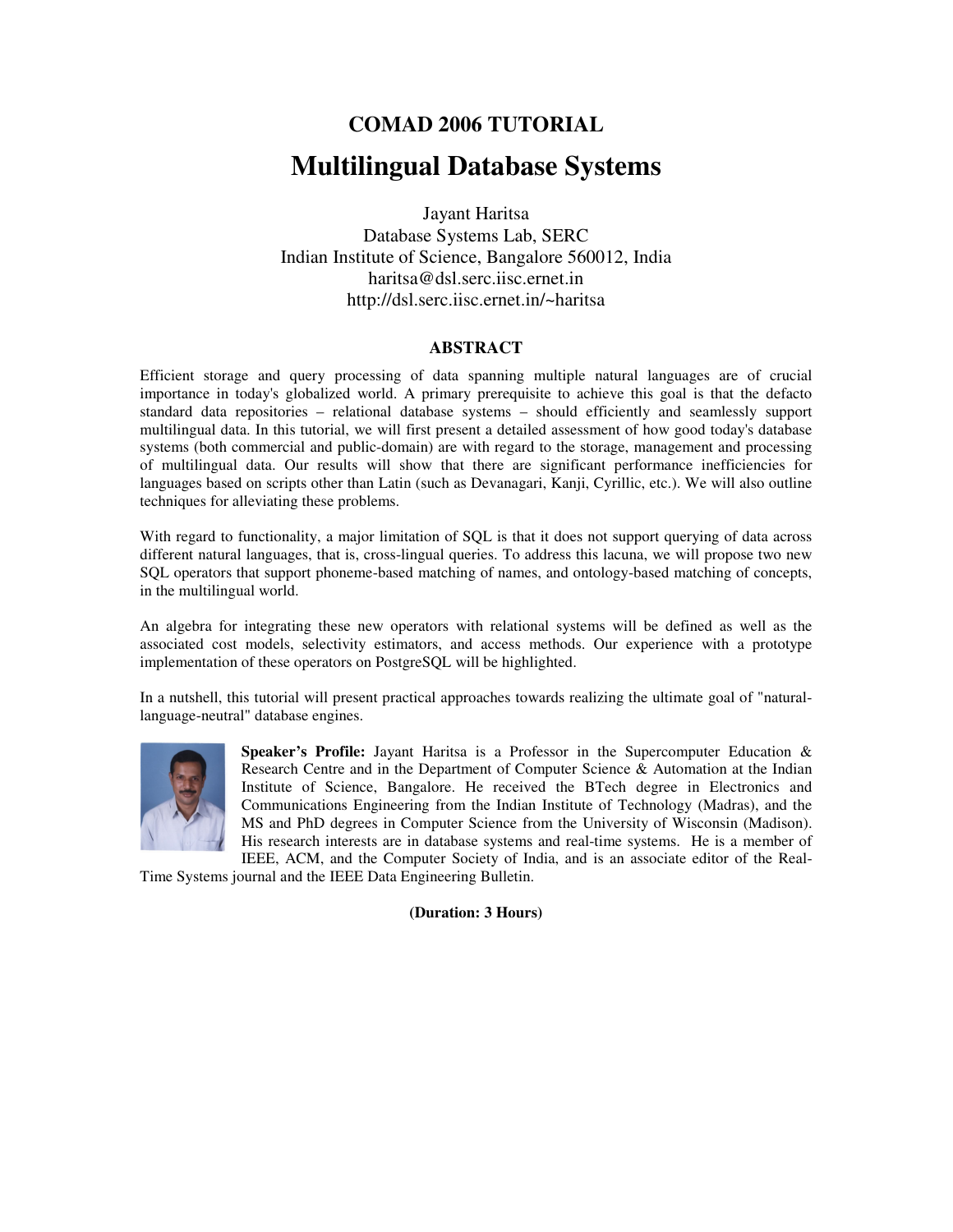## **Secure Data Outsourcing**

Radu Sion Computer Science Department Stony Brook University Stony Brook, NY 11794-4400, USA sion@cs.sunysb.edu http://www.cs.sunysb.edu/~sion

#### **ABSTRACT**

The networked and increasingly ubiquitous nature of today's data management services mandates assurances to detect and deter malicious or faulty behavior. This is particularly relevant for outsourced data frameworks in which clients place data management with specialized service providers. Clients are reluctant to place sensitive data under the control of a foreign party without assurances of confidentiality. Additionally, once outsourced, privacy and data access correctness (data integrity and query completeness) become paramount.

Today's solutions are fundamentally insecure and vulnerable to illicit behavior, because they do not handle these dimensions. In this tutorial we will discuss existing solutions and future designs for robust, efficient, and scalable data outsourcing mechanisms providing strong security assurances of (1) correctness, (2) confidentiality, and (3) data access privacy.

There exists a strong relationship between such assurances; for example, the lack of access pattern privacy usually allows for statistical attacks compromising data confidentiality. Confidentiality can be achieved by data encryption. However, to be practical, outsourced data services should allow expressive client queries (e.g., relational joins with arbitrary predicates) without compromising confidentiality. This is a hard problem because decryption keys cannot be directly provided to potentially untrusted servers. Moreover, if the remote server cannot be fully trusted, protocol correctness become essential. Therefore, solutions that do not address all three dimensions are incomplete and insecure.

It is important to design query mechanisms targeting outsourced relational data that (i) ensure queries have been executed with integrity and completeness over their respective target data sets, (ii) allow queries to be executed with confidentiality over encrypted data, (iii) guarantee the privacy of client queries and data access patterns. We will discuss protocols that adapt to the existence of trusted hardware – so critical functionality can be delegated securely from clients to servers. We will exemplify with practical protocols handling binary predicate JOINs with full privacy in outsourced scenarios.



**Speaker's Profile:** Radu Sion is an Assistant Professor in Computer Sciences at Stony Brook University. He is a member of the Network Security and Applied Cryptography (NSAC) Lab. His research interests are in Information Assurance, Applied Cryptography and Network Security. Instances are: wireless and sensor networks security, digital rights management, secure data outsourcing, queries over encrypted data, reputation systems, integrity proofs in sensor networks, secure

storage in peer to peer and ad-hoc environments, data privacy and bounds on illicit inference over multiple data sources, security and policy management in computation/data grids.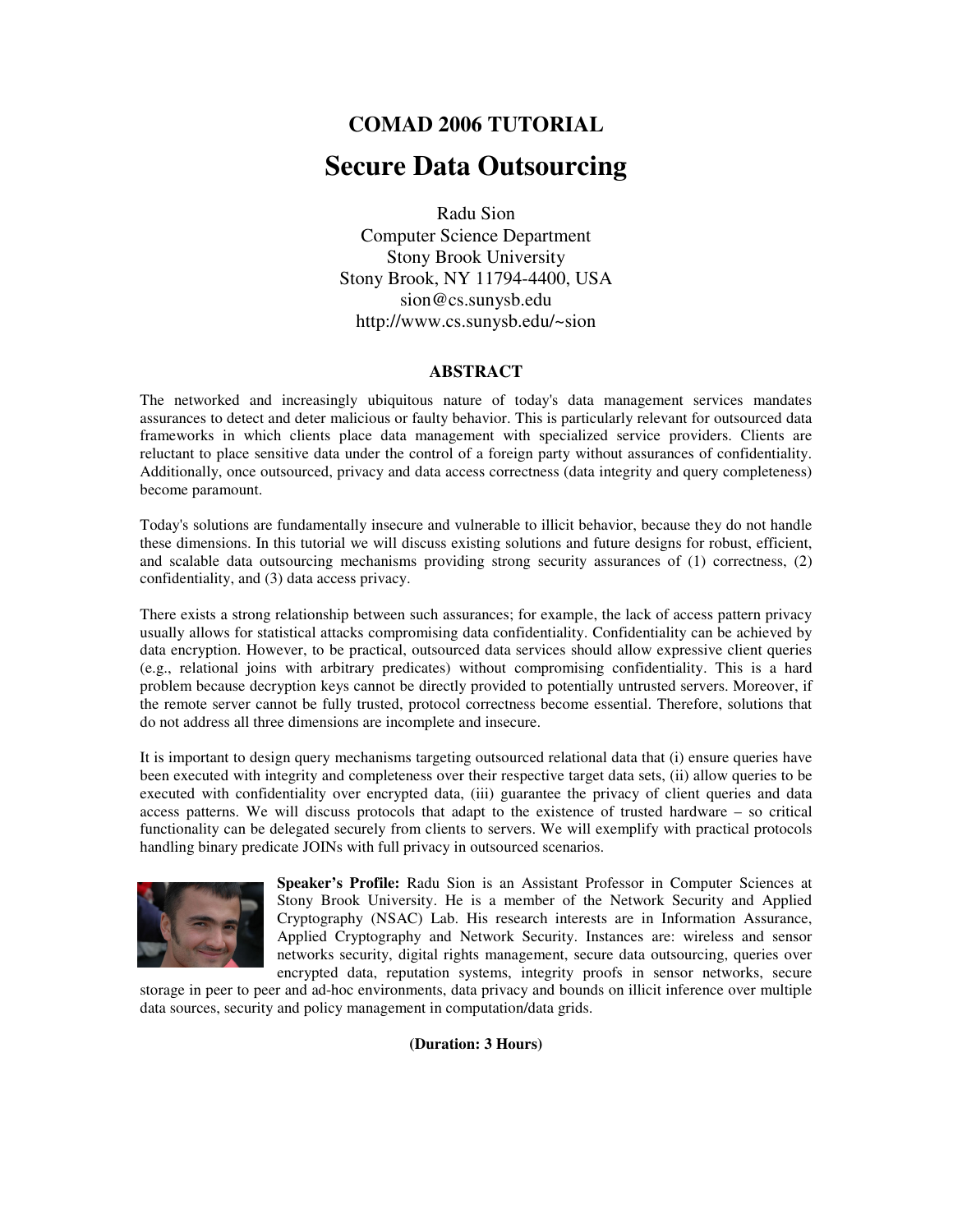# **High Performance Data Mining: Consolidation and Renewed Bearing**

Srinivasan Parthasarathy Dept. of Computer Science and Engineering and Dept. of Biomedical Informatics The Ohio State University Columbus, OH-43210, USA srini@cse.ohio-state.edu http://www.cse.ohio-state.edu/~srini

#### **ABSTRACT**

Over the years the definition of high performance computing has taken on various forms as a function of the types of technical and creative uses and the underlying semantics of applications driving them. Traditional definitions often refer to the problem of using high end parallel computers to meet the need of applications. However in the modern context, high performance computing ranges from fast sequential algorithms that target memory and I/O performance on modern processors all the way to work on the computational and data grid.

In this tutorial, I will describe the impact of high performance computing, under this broad definition, on the field of data mining. I will review and consolidate some of the key algorithmic developments over the last decade as they pertain to high performance data mining. Specifically we will examine parallel and sequential performance of such algorithms on modern high performance systems. In the latter part of this tutorial, I will present an outlook towards the future paying particular attention to recent technological advances (e.g. multi-core architectures, InfiniBand networks etc.) that I expect will have a bearing on this field of research. I will conclude by describing, why in light of these advances I expect that existing data mining algorithms will need to be re-architected and improved to realize performance commensurate with these technological advances. I also will describe why I believe they will lead to a renewed set of challenges for algorithm development and associated systems support spanning areas such as compilers, runtime, database, middleware and hardware systems.



**Speaker's Profile:** Srinivasan Parthasarathy is an Associate Professor in the Computer Science and Engineering Department at the Ohio State University (OSU). He heads the data mining research laboratory and has a joint appointment in the department of biomedical informatics at OSU. He is a recipient of an NSF CAREER award, a DOE Early Career Award, and an Ameritech Faculty fellowship. His papers have received several awards from leading conferences in the field including an IEEE Data Mining 2002 best paper, a SIAM Data Mining 2003 best paper, the Very Large Databases Conference (VLDB) 2005 best research paper and a "Best of SIAM Data Mining 2005" selection. He

is a member of the ACM and the IEEE and serves on the editorial board of IEEE Intelligent Systems and is currently serving as one of the program chairs of SIAM Data Mining in 2007.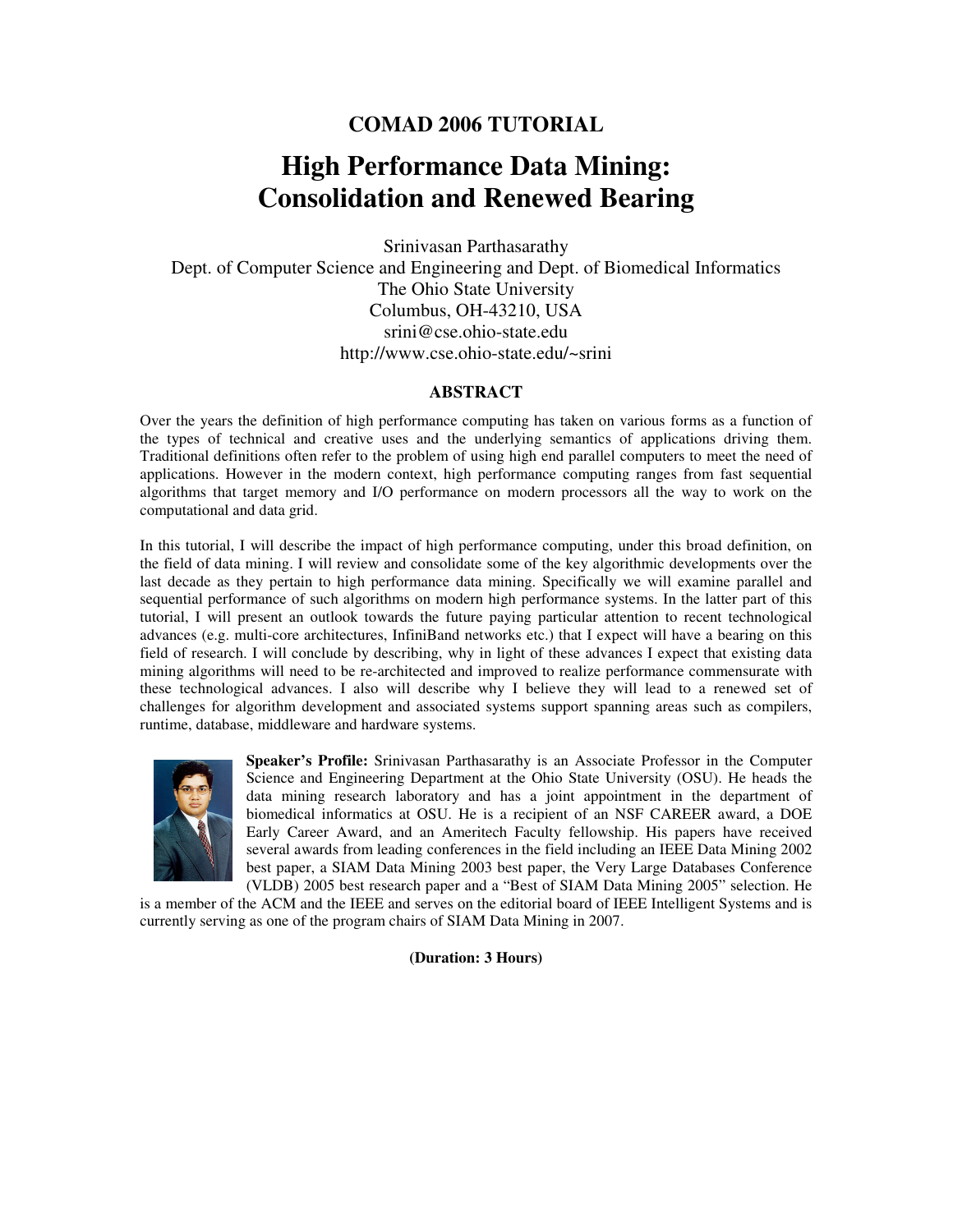## **Scalable Information Extraction and Integration**

Sunita Sarawagi KR School of Information Technology Indian Institute of Technology, Bombay, India sunita@it.iitb.ac.in http://www.it.iitb.ac.in/~sunita

#### **ABSTRACT**

Many applications over text require efficient methods for extracting and integrating structured data from large unstructured sources. This tutorial reviews the state of the art approaches for information extraction and duplicate elimination. First, we present an overview of the methods used, with particular emphasis on machine learning based approaches including sequential models like Conditional Random Fields and their generalizations. Second, we present scalable techniques for deploying these models on large unstructured text collections. We review key approaches for scaling up information extraction, including using generalpurpose search engines as well as indexing techniques specialized for information extraction applications. We also overview scalable techniques for integrating the extracted information using approximate join algorithms and fuzzy index lookups. We highlight research opportunities and challenges that remain.



**Speaker's Profile:** Sunita Sarawagi researches in the fields of databases, data mining, machine learning and statistics. She is associate professor at IIT Bombay. Prior to that she was a Research Staff Member at IBM Almaden Research Center. She got her PhD in databases from the University of California at Berkeley and a bachelors degree from IIT Kharagpur. She has several publications in databases and data mining including a best paper award at the 1998 ACM SIGMOD conference and several patents. She is on the editorial board of the ACM TODS and ACM KDD journals and was editor-in-chief of the ACM SIGKDD newsletter. She has served as program committee member for

ACM SIGMOD, VLDB, ACM SIGKDD and IEEE ICDE, ICML conferences.